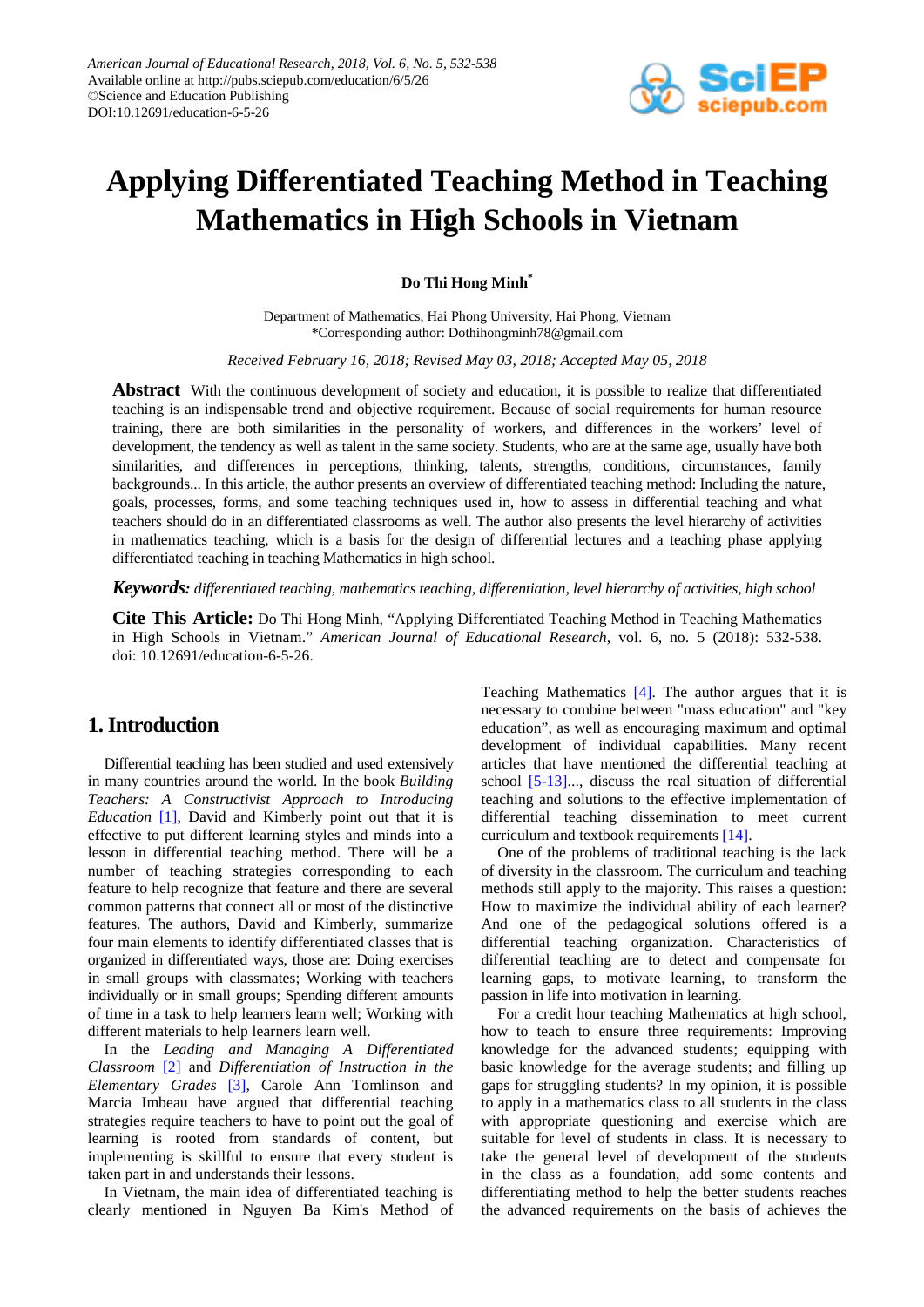basic requirements. Using differentiating method raises students from risk level upto common level. By using differential teaching methods in the classroom, students will be able to develop their abilities, acquire knowledge actively and creatively depending on the level of awareness of each student.

This article hopes to give readers an overview of differential teaching and use this teaching method in teaching Mathematics in high school.

# **2. Content**

## **2.1. Differential Teaching**

#### **2.1.1. The Essence of Differentiated Teaching**

Differential teaching is a teaching strategy that based on the teacher's perceptions of the learner's individual needs. Differential teaching comes from the dialectics of unification and distinction, from the requirement to ensure the full realization of all teaching purposes while encouraging maximum and best development of individual capabilities  $[4]$ .

In fact, students in class have many differences of views and abilities. Therefore, teaching methods of teachers need to be divided according to learners. Differential teaching strategies require teachers to clarify learning goals that proceed from standards of content and are implemented skillfully to ensure that all students participate in and understand the lesson. The nature of the differential teaching process is adjustments of the content of knowledge to meet the needs, ability and experience of students.

#### **2.1.2. The Goal of Differential Teaching**

The main idea of differential teaching is that taking the general level of development of the students in the class as the foundation; trying to bring the weak to the medium; Seeking to bring the good, and quite good students to meet the advanced on the basis of achieving the basic requirements. Therefore, the principle of differential teaching is that the teacher must admit that the learners are different; pay more attention to quality than quantity; Focus on learners, learning is appropriate and exciting; Merge teaching the whole class with group and individual instructions .

As such, it is possible to see that differentiated learning makes the teaching process and system more adaptable to the individual learner, with the characteristics of the target group to ensure learning quality and to meet educational goals, needs and social benefits effectively.

#### **2.1.3. Differential Teaching Process**

The differential teaching process consists of 3 steps:

*- Step 1:* Classify students by the levels of awareness and needs:

Teachers must classify students into different groups. To do so, the teacher needs to perform initial assessments (official or unofficial) at the time near the lesson. And then, teachers will then determine the levels of awareness, the student's interests in their learning.

*- Step 2:* Build and implement the differential teaching plan:

Based on information on the cognitive level of the students, and combination with the standards of knowledge, skills and attitudes, teachers set teaching goals for each student, select teaching contents and carry out the teaching process in the direction of division.

*- Step 3:* Assess and Review:

Teachers conduct official and unofficial assessments from that point to draw necessary experiences and make adjustments and additions timely to improve the efficiency of the next teaching and learning process.

#### **2.1.4. Forms of Differential Teaching**

Differential teaching is held in various forms:

- Differentiation with *interest* (based on the student's interest in learning to organize learners to explore knowledge).

- Differentiation with *perception* (taking the tempo discrimination as a differentiated basis. The pace is calculated by the amount of time that moves from activity to activity, from task to task).

- Differentiation *of school time according to the learning capacity* (based on the learners' actual learning level to have suitable pedagogical impacts to learners. Based on the good or average or weak level of learner, the teacher assigns learner the corresponding tasks).

- Differentiation *of school time according to learners' learning motivations and benefits* (for groups of students who have high learning needs, they need to identify higher learning tasks and put more contents and learning materials so that they are able to teach themselves. For groups of students who have low learning needs, the distribution of teaching must pay attention to tasks, basic contents and add practical problems to help learners feel very highly enthusiastic in their learning).

In the form of differentiated teaching, teachers plan and compose lecture so as to integrate as many teaching strategies as possible to aim at recognizing the differences of the students in the class. Differential teaching includes the following: Adjust content of the lesson to meet students' abilities, experiences, and interests; Bring out variety of ways to achieve the objectives of the lessons; Allow students to prove their knowledge in meaningful ways; Allow for diversity in the learning environment that based on the needs of each student; It is not required that teachers build individualized teaching plan for each student. Instead, this method requires teachers to look for types of demand and then subgroup students with similar needs or interests so that teachers can meet the needs of each group.

#### **2.1.5. Teaching Techniques Used in Differentiated Teaching**

To teach differentiated learning, teachers often use the following skills:

- Skills to assess and classify students: Teachers can base on one of the following factors: the standard output of the subject, cognitive level, cognitive pace, learning excitement, and student's learning style. From that point, the teacher builds teaching goals at different levels and selects the appropriate form of organization and teaching methods.

- Skills to design and use of learning resources in the teaching process: Teachers need to be well prepared about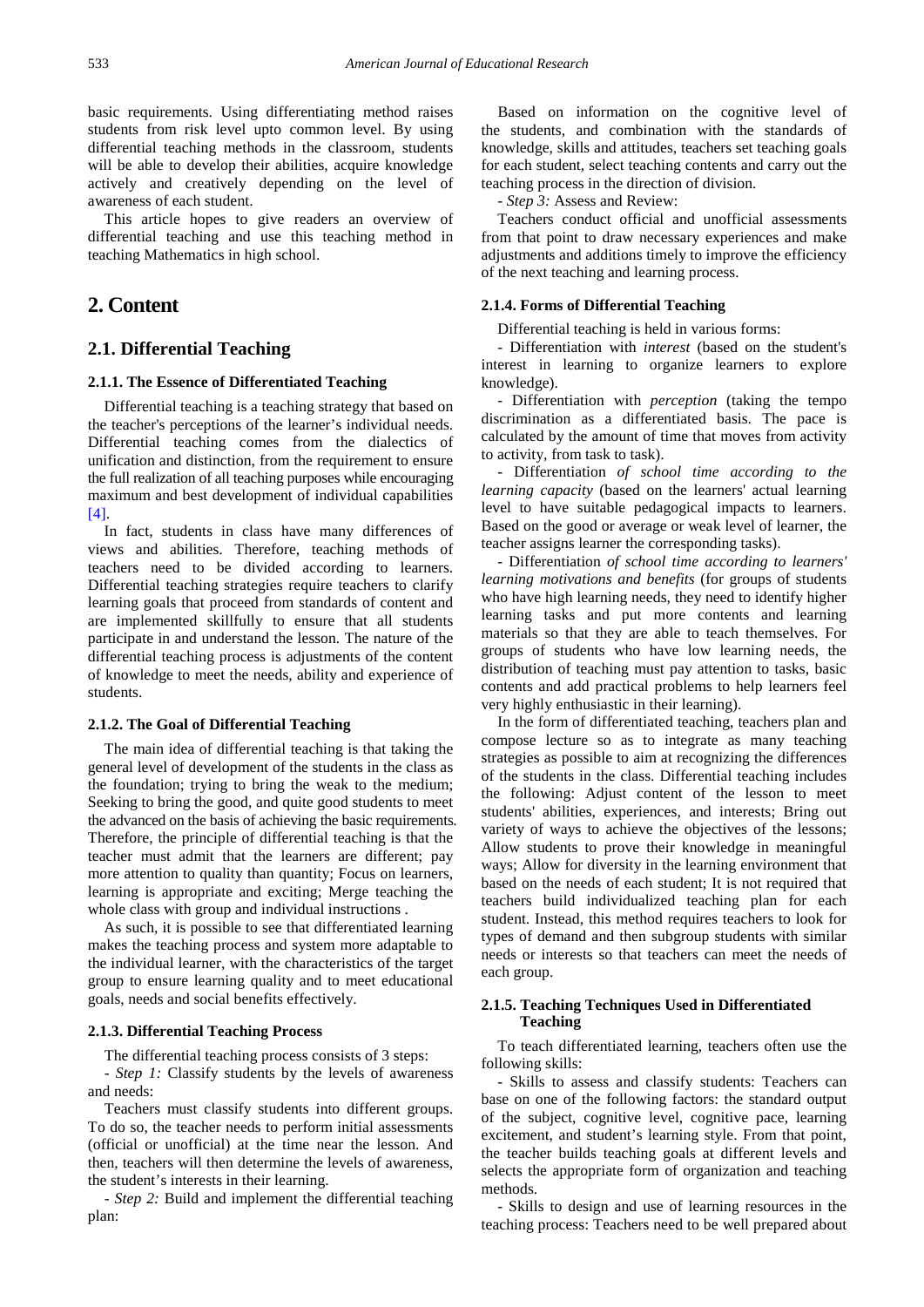the teaching environment, teaching conditions and facilities to aim at assisting self-learning and self-studying activities of students.

- Skills to build the contents of differentiated teaching: Deepening the basic knowledge, developing subject's curriculums and lesson's plans; setting suitable cognitive tasks for each student's objective; choosing teaching contents that correspond with developing students' strong points.

- Skills to combine teaching methods and teaching forms: Teachers should use various forms of teaching organization as the whole class, small groups, individuals that depend on the learning conditions. Using teaching methods to ensure the principles the learner self-completes their cognitive tasks with the organization and guidance of the teacher. Thus, learners exercise and develop logical thinking, critical thinking, and creative thinking through the activities of analysis, synthesis, comparison and application.

- Skills to manage classroom and create differential teaching environment:

+ Allocate reasonable time: Teacher should consider and allocate time flexible for each activity to suit the students. One of the most effective ways to distribute time is that to use the 'anchor' activity. This activity allows all students to be self-motivated to move from one activity to another activity when they have completed their assigned tasks.

+ Calculate carefully how assignments exercise and tasks for students:

The first way is designing and bringing out learning tasks for individual student or groups of students through learning cards or tickets.

The second way is that the teacher can assign a task to some responsible students and these students will inform and exchange that task with their group mates. Teachers should carefully consider these tasks and anticipate the mistakes that students often make, and the psychological difficulties that students must overcome as well as the problems that may arise when part of the contents of task requires students on the move to control time. Later, the teachers choose how to advise and guide students to complete the task of learning.

+ Exploit of support activities of teachers and classmates;

+ Enhance the sense of responsibility of each student in learning activities, self-study, cooperate with teachers, cooperate with friends in the learning process.

#### **2.1.6. The Works that the Teacher has to do during Differentiated School Time**

Before each lesson, the teacher should review the results from the previous session to determine if any student needs to be transferred from the lower level to the higher level, which content takes a lot of time to study, what parts of content that students make many mistakes? Next, teachers check the contents of the new lesson to determine if it is necessary to reduce any content or add any activities or not? Finally, the teacher reads the lesson in the textbook and schedules additional activities during the lesson (exercises, games, hands-on activities, etc.).

Particularly, in the differentiated teaching, it is necessary to conform the four-step process, including: survey and survey of students before teaching; Planning teaching schedule, composing lesson to base on analyzing from the needs of students; During teaching hours, teachers must combine teaching methods, select the teaching forms that are suitable for the lesson objectives; Examine and evaluate students' progress during the process of teaching.

#### **2.1.7. Evaluation in Differentiated Teaching**

In order to teach differentiated learning, teachers must have the assessment skills to assess students' learning results in the direction of differentiation. So, from the designing of subject outline, the teachers must establish the target matrix of subject, lesson and build questionnaire banks to evaluate respectively. To ensure equity in differential teaching assessments, teachers must have the capacity to assess regular, progressive in each small-phase assessments and pay particular attention to assess the progress of each student. If it is based on the studying ability of students to required implementing the tests have the differentiated difficulties in the requirements of the tests. If it is based on the learning style and excitement of students, the teacher must design multiple test forms for each group. It is disadvantage for students who have characteristic introverted learning intelligence, but teachers require assessment by team interaction. Conversely, students who tend to like movement and practice are unlikely to take a written test. This is not an easy requirement for the teacher. This is a very important step so that differential teaching comes to success.

Teachers must constantly adjust and complete their differentiated teaching activities. This is considered to be the last stage of the differential teaching activity as well as the preparation for the next differential teaching strategy. When results appear in the teacher's assessment, the teacher must analyze the causes of the achievement and failures in the results of the differentiated teaching. It is necessary to re-examine the stages of the differential teaching activities, to adjust and improve the differential teaching ideas of their own gradually, to use the evaluation results to adjust the teaching process and control the next learning process of students.

## **2.2. Level Hierarchy of Activities in Mathematics**

In differentiated mathematics teaching, level hierarchy of activities is the basis for the design differentiated lectures and controls the teaching process.

It is important for the teachers to determine the levels of required instruction in the activities that students must achieve at the end of each session or at intermediate stage. Here, the term "level" and the term "level hierarchy" can be understood both in the sense of "macro" has the sense of "micro". In macro sense, I say to the various stages of the entire period of studying in high school, a class or a certain educational level. In micro level, the level of activities is defined as the required level in a short period of time or maybe just in a lesson.

In mathematics differentiated teaching in high school, level hierarchy of activities suits each group of students is extremely necessary. The level hierarchy of activities is able to use to implement internal differentiated teaching in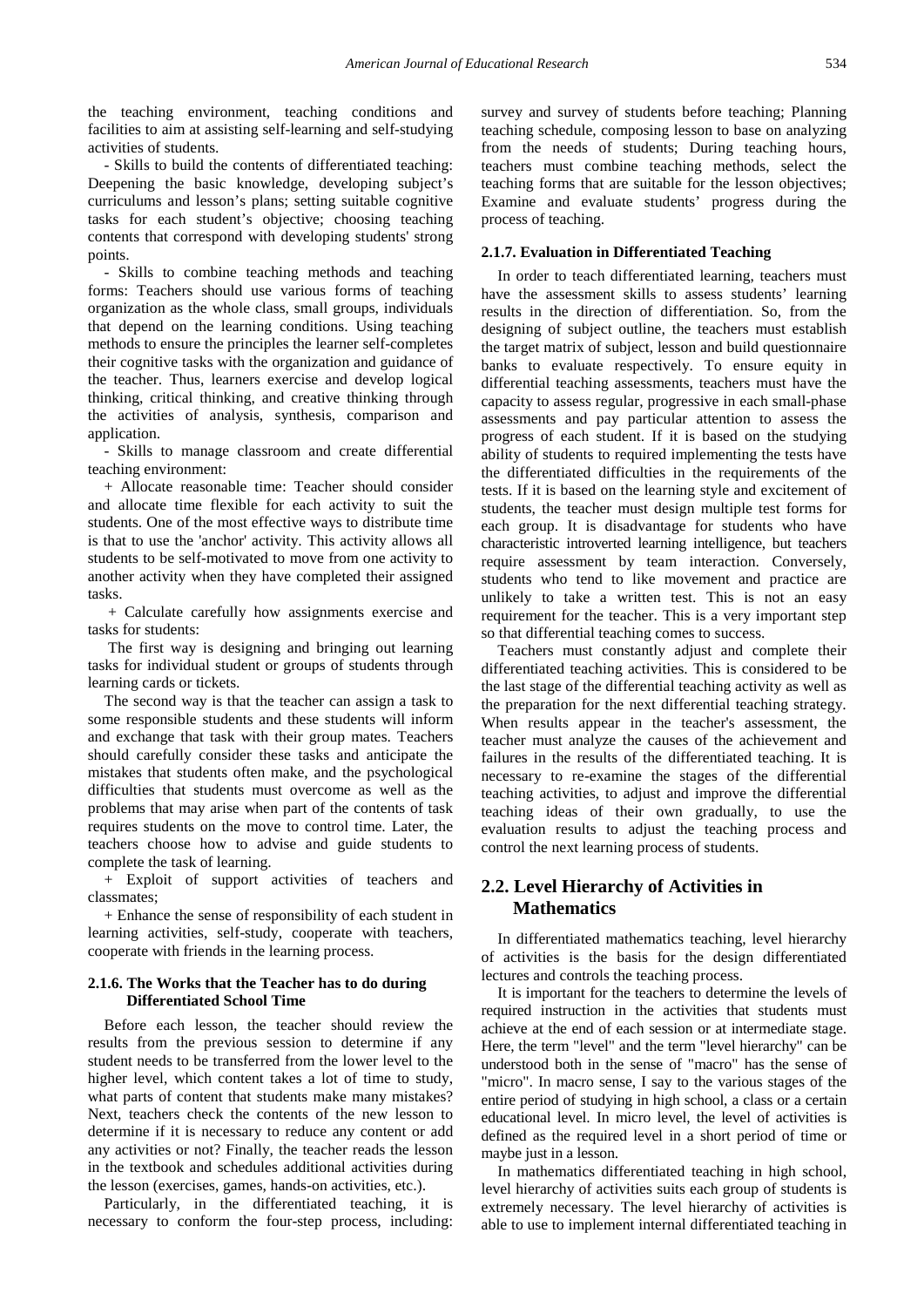the way that allows students in different skill levels to perform activities simultaneously with the same content but at different levels of demand. While we are applying mathematics differentiated teaching, if level hierarchy of activities which is understood by "micro" sense is not showed in the curricula and textbooks, Teachers will need knowing how to perform level hierarchy of activities flexibility. According to Nguyen Ba Kim [\[4\],](#page-6-3) whether in the macro or micro sense, the level hierarchy of activities is able to base on the following:

#### **2.2.1. Complexity of the Activity's Objects**

The more complex object is, the more difficult it performs. Therefore, it is possible to base on the complexity of the object to grade activities*.*

*Example*: When the teacher teach about the solution and argue the basic trigonometric equation, the teacher can give the differential exercises which base on the complexity of the activity's objects as following:

Solve the following equations:

a) 
$$
\cos(x-15^\circ) = 1
$$
  
\nb)  $\cos(x-15^\circ) = \cos(30^\circ - 2x)$   
\nc)  $\cos(x-15^\circ) = -\cos(30^\circ - 2x)$   
\nd)  $\cos(x-15^\circ) = \sin(30^\circ - 3x)$   
\ne)  $\cos^2(x-15^\circ) = \sin^2(30^\circ - 3x)$   
\nf)  $|\cos(x-15^\circ)| = |\sin(30^\circ - 3x)|$ 

The **a, b** are basic, prototype equations, which can be given to the weak students;

The **c, d** are two equations that are close to the basic form, so students need to change the equations into basic form by modification:

$$
\cos\left(x-15^\circ\right) = \sin\left(30^\circ - 3x\right)
$$

$$
\Leftrightarrow \cos\left(x-15^\circ\right) = \cos\left(90^\circ - 30^\circ + 3x\right).
$$

And

$$
\cos\left(x-15^\circ\right) = -\cos\left(30^\circ - 3x\right)
$$
  

$$
\Leftrightarrow \cos\left(x-15^\circ\right) = \cos\left(\pi - 30^\circ + 3x\right)
$$

so this equations can be given the average students;

Question **d, e** are two equations that have other forms, they can be transformed into the basic form by squaring root and subtracting absolute values as following:

$$
\cos^2\left(x-15^\circ\right) = \sin^2\left(30^\circ - 3x\right)
$$
  
\n
$$
\Leftrightarrow \cos\left(x-15^\circ\right) = \pm \cos\left(30^\circ - 3x\right)
$$
  
\n
$$
\left|\cos\left(x-15^\circ\right)\right| = \left|\sin\left(30^\circ - 3x\right)\right|
$$
  
\n
$$
\Leftrightarrow \cos\left(x-15^\circ\right) = \pm \sin\left(30^\circ - 3x\right).
$$

Therefore, these questions can be for advanced students.

#### **2.2.2. Abstraction, Generalization of the Object**

The more abstract and generalized objects are, the higher performance's requirements are, the activities at high level will be more general than activities at low level. Therefore, the levels of the object's abstraction and generalization is the basis of level hierarchy of activities.

*Example:* When The teachers teach how to solve the trigonometric equations which have the form:  $a(sinx +$  $\cos x$ ) + bsinx.cosx + c = 0

In this problem, if the teacher asks the whole class to think of ways to solve this problem, only a few students will be able to do it. They will be very confused and do not know where to start, because it hasn't been available familiar form to implement the algorithm yet. Therefore, the teacher can give the exercises which have level hierarchy of activities based on the object's abstraction and generalization through suggesting students to do subquestions so that all students in the class can approach to the problem as following:

- For  $sinx + cosx = t(1)$
- a) Solve the equation with  $t = 1$
- b) Calculate the expression sinx.cosx by t
- c) Solve the equation:  $2(sinx + cosx) 3sinxcosx 2 = 0$ d) Generalize the solution of the equations that have the

form:  $a(sin x + cos x) + bsin x \cdot cos x + c = 0$  from the **a**, **b**, **c** above. The **a** is a familiar problem; students will solve this

equation by using the formula:

$$
\sin x + \cos x = \sqrt{2} \cdot \cos \left( x - \frac{\pi}{4} \right).
$$

The question **b**: To calculate the sinx.cosx expression by t, they will square two sides of equation (1) to draw by t, they will square two sides of equation (1) to draw  $\sin x \cos x = \frac{t^2 - 1}{2}$ . Therefore, **a** and **b** are able to use for 2  $x = \frac{t^2 - 1}{t^2}$ . Therefore, **a** and **b** are able to use for

weak students.

The question **c**: In order to solve this equation, students will see suggestion of the solutions of the **a** and **b** above, they will put  $\sin x + \cos x = t$  (with the condition  $|t| \le \sqrt{2}$ 

because the **a** shows that  $\sin x + \cos x = \sqrt{2} \cdot \cos(x - \frac{\pi}{4})$ .

And then, we replace  $\sin x \cos x = \frac{t^2 - 1}{2}$ 2  $x = \frac{t^2 - 1}{2}$  to have familiar

quadratic equation with unknown t:  $-3t^2 + 4t - 1 = 0$ . So, **b, c** are able to intend for the average student.

The question **d**: After students have solved the questions **a, b, c**, for advanced students will generalize by themselves the solution of the equation that has general form. So the **c, d** are able for advanced students.

#### **2.2.3. Contents of the Activity**

The contents of the activity are almost knowledge which have related to the activity and other conditions of the activity. The more activity's contents are, the more difficult activity's performance is, so the activity's contents are also the basis of level hierarchy of activities**.**

Example: level hierarchy of activities that is based on the activity's contents is expressed clearly in the goal of each lesson in differentiated teaching, such as the lesson in basic trigonometric equations:

- For the weak students: **know and understand** the solving algorithm of the basic trigonometric equations;

- For the average students: apart from **knowing and understanding** the algorithm of the basic trigonometric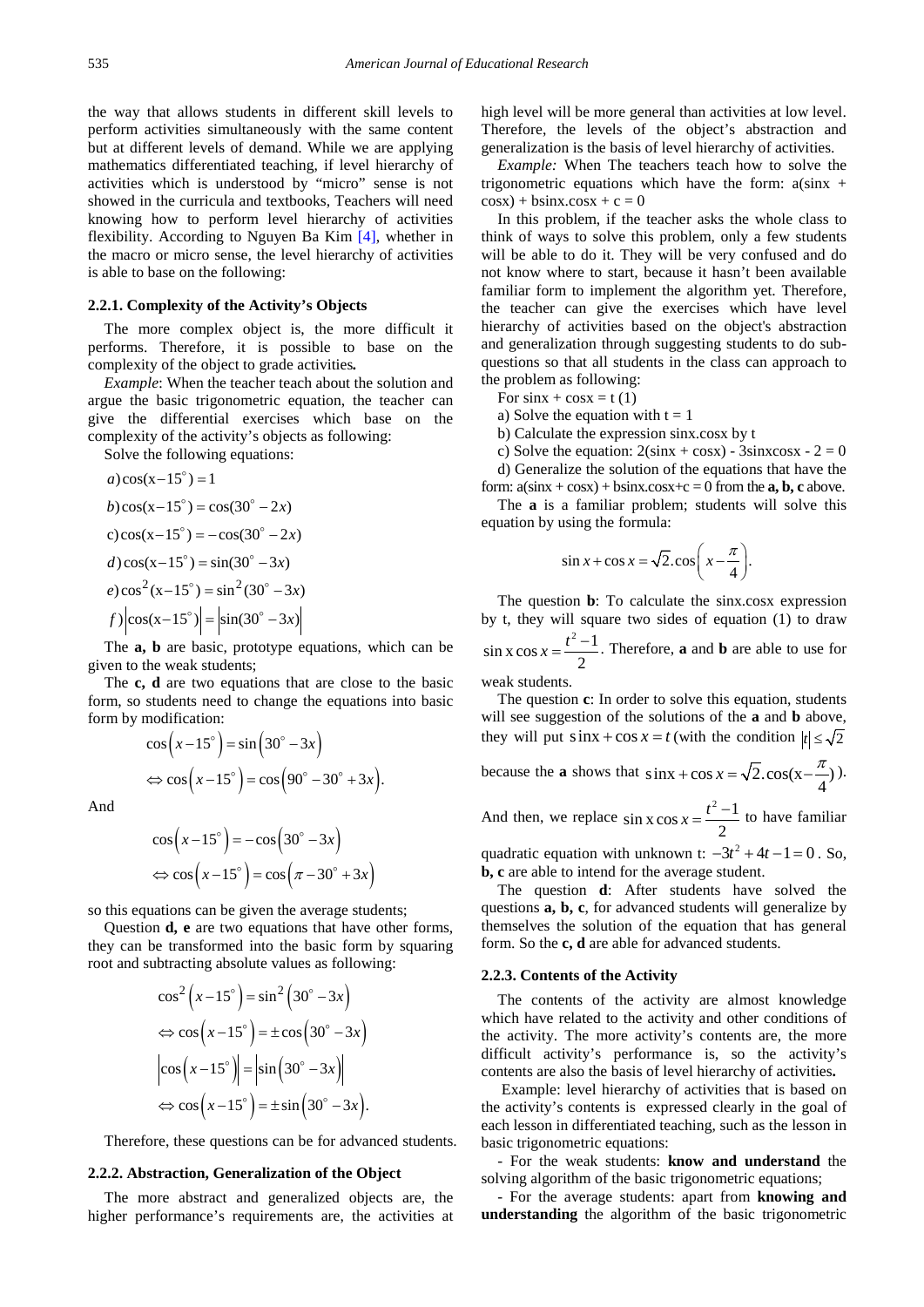equations, they know how to transform non-basic trigonometric equations into basic equations to solve.

- For advanced and excellent students: apart from the goals as for the average students, he or she knows how to solve and argue the basic trigonometric equation with parameters, or know to applying the basic trigonometric equations to some other math forms.

#### **2.2.4. Complexity of Activities**

A complex activity consists of many component activities. Increasing these components also means improving the request for the activities.

Example, when teacher assign students the exercises in the teaching of the trigonometric equations that have the form "asinx + bcosx = c", the teacher can give exercises which have level hierarchy of activities to base on the complexity of activities as following:

For the equation:  $-6\sin^2 3x + 8m \sin 3x \cdot \cos 3x = m$ 

a) Solve the equation when  $m = 1$ 

b) With  $m = 1$ , find the solutions of the equation to satisfy:  $-\pi < x < \pi$ 

c) Find conditions of m to this equation has solution.

In this exercise, the problem's complexity increases in each question **a, b, c.**

For the  $a$ : When  $m = 1$ , the equation will be transformed into the basic form:  $3\cos 6x + 4\sin 6x = 4$ 

For the question **b**: To solve this question, students must solve the question **a** to find the solutions of this equation and then find the solutions to satisfy:  $-\pi < x < \pi$ .

For the question **c**: To solve this problem, students need to transform the equation into the common form  $3\cos 6x + 4m\sin 6x = m + 3$  and apply the general equation's condition to the equation has solution, that is:  $a^2 + b^2 \ge c^2$ .

Thus, in the differentiated teaching of this content, teachers can assign tasks to the groups as following: Exercise **a** can give to weak students; For the average students, they are able to do the exercises **a, b**; For advanced and intelligent students, the teacher asked to do the questions **b, c**.

#### **2.2.5. Quality of Activities**

The quality of activities usually is independence or proficiency that can also be used as **a** basis for level hierarchy of activities.

Example: In the lesson of reviewing trigonometric equations, teachers can give many exercises that have the same forms to train students' proficiency in solving basic or common trigonometric equations for weak and average students, such as:

Solve the equations as following:

a)3 sin<sup>2</sup> x - 4 sin x cos x + 5 cos<sup>2</sup> x = 2  
\nb)2 cos<sup>2</sup> x - 3
$$
\sqrt{3}
$$
 sin 2x - 4 sin<sup>2</sup> x = -4  
\nc)4 sin<sup>2</sup> x - 5 sin x cos x = 0  
\nd)2 sin x - 2 cos x =  $\sqrt{2}$   
\ne)3 sin x + 4 cos x = 5

At the same time, for advanced students, they have had the skills to solve trigonometric equations; teachers can

give some advanced exercises to improve their independence and creativity, as following:

a) 
$$
\tan\left(\frac{\pi}{6} + 2x\right) + \cot\left(\frac{\pi}{6} + 2x\right) + 3 = 0
$$
  
\nb)  $\sin^2\left(x - \frac{\pi}{3}\right) + 2\cos\left(x - \frac{\pi}{3}\right) = 1$   
\nc)  $\sin\left(\frac{\pi}{4} + \frac{3}{2}x\right) = 2\sin^3\left(\frac{3\pi}{4} + \frac{x}{2}\right)$   
\nd)  $\sin^3 x - \sqrt{3}\cos^3 x = \sin x \cos^3 x - \sqrt{3} \sin^2 x \cos x$   
\ne)  $2\sin x (1 + \cos 2x) + \sin 2x = 1 + 2\cos x$ .

#### **2.2.6. Combine Multiple Aspects as a Basis of Level Hierarchy of Activities**

Example: In the examples (2.2.4) above, there is the combination of the *complexity of activities* and *complexity of the activity's objects* as a basis of level hierarchy of activities.

# **2.3. Example of the Differential Teaching Situation in Teaching Mathematics at High School**

In teaching Mathematics, there have contents about equations and equivalent equations transformation (grade 10 at High School). For an unequal perception class, to fill the gap of knowledge for the weak students, equip the average students with standardized knowledge and improve their knowledge for good and excellent students, teachers can carry out the differential teaching as follows:

**Subject: Equivalent conversion and irrational equation solving.**

#### **2.2.1. Target**

- Common objective:

+ Students apply the concept of equivalent equations to solve specific problems.

+ Students identify and correct common mistakes that are about equivalent transformation.

- For the weak students: Know how to transform equivalent equations and apply them to solving basic equations;

- For the average students: Complete the common goals;

- For advanced students: Achieving common goals; Flexible use of learned knowledge to solve more complex equations.

#### **2.2.2. Steps to Proceed**

**Activity 1**: Teachers divide students into small groups (weak, average, advanced) based on the level of the students' awareness of as in the previous session. However, the teachers can base on the results of the previous study; the teacher has shifted of some students who make much progress in their studies from low levels to higher levels.

**Activity 2**: Teachers repeat the some of the knowledge about equivalent transformative that have been applied in solving irrational equations or inequations.

When solving an equation or an inequation containing unknown in the root, we must perform some equivalent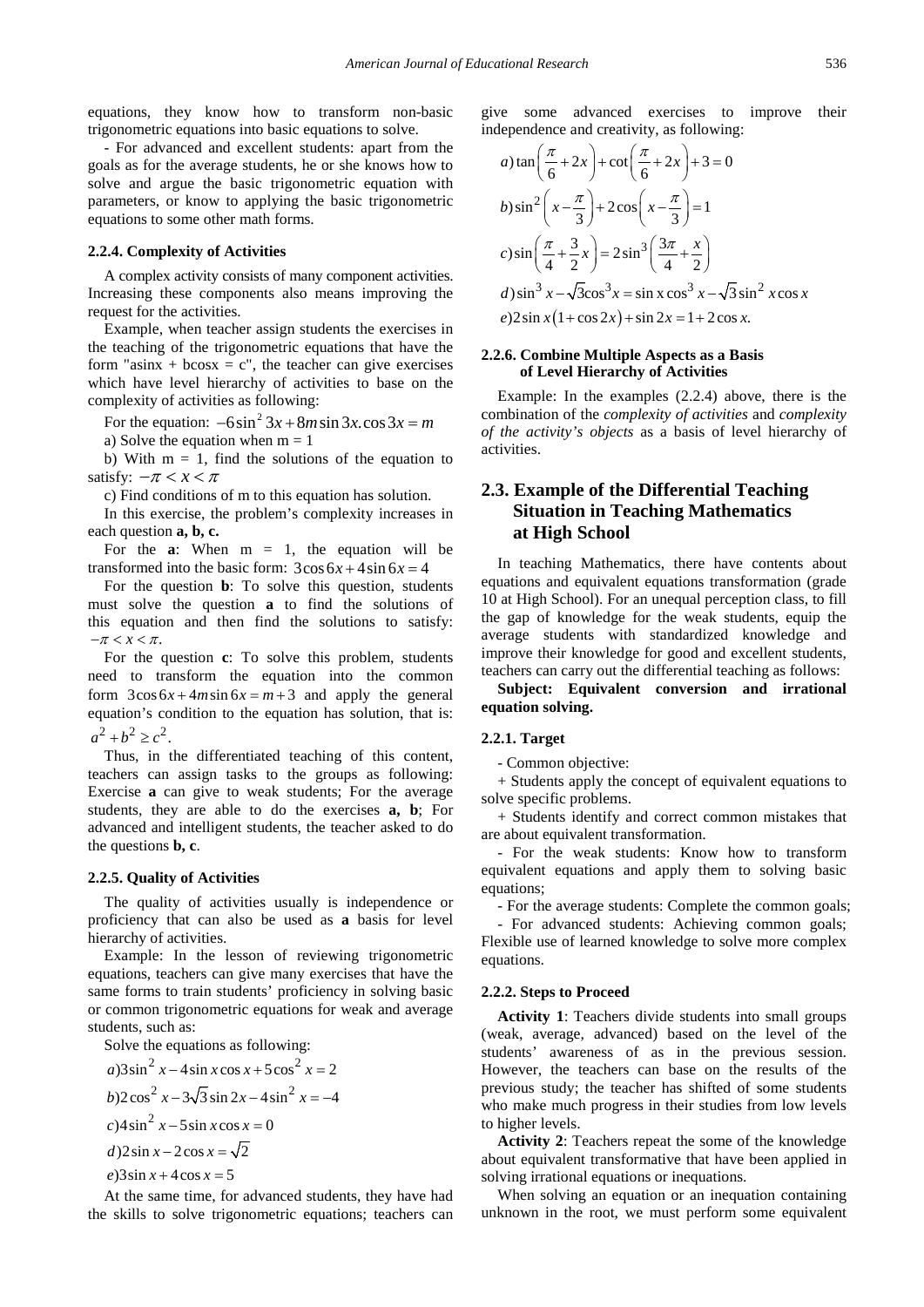transformations to bring it to an equation or inequation that doesn't contain unknown in the square root. During the transformations process, note:

+ Mention the determined conditions of the equation and state the condition of the root (if available).

+ Just square both sides of the equation when both sides are non-negative.

+ Add up those conditions with the new equation or inequation we get, which has a system of equations equivalent to the given equation (namely, the equation and the system of equations have the same set of the equations' roots).

This is the basic, common method that is applied for many irrational equations. When solving the irrational equation, firstly, we find condition (if available) to the equation means, and then try to eliminate the root. In order to do that, we often use the transformations equation to convert that equation into the equivalent equation by exponential the two sides of the equation to reduce the root, but when choosing the roots, it is important to note the limited condition of the root to reject the roots that isn't suitable.

When solving irrational equation, students do not often distinguish them when the transformation is equivalent, when it is the consequence, that of the cause to appear alien roots. Therefore, it is important for the students to note the following:

With the exponent of even degree of two sides of an equation, if you want the equivalent equation, you have to set the condition so that two sides of equations are nonnegative. So when solving the equation with the roots, we just need to test the condition without trying that roots into the original equation.

And when the exponent of even degree in both sides of the equation without conditions, new equation is only the consequent equation. So when the finding the roots of the last equation, we have to test again into the original equation to reject alien roots.

+ When the exponent of odd degree of two sides of an equation we always have the equivalent equations.

**Activity 3:** Give the differentiated exercises.

*Exercise:* Use equivalent transformations and theoretical basis to solve equations.

$$
a) \sqrt{x^2 + 2x + 4} = \sqrt{2 - x}
$$
  
\n
$$
b) \sqrt{3x^2 + 24x + 22} = 2x + 1
$$
  
\n
$$
c) \sqrt{x + 4} - \sqrt{1 - x} = \sqrt{1 - 2x}
$$

**Activity 4:** Group discussion

- Group 1 (weak): Solve (a) equation

- Group 2 (average): Solve (b) equation

- Group 3 (pretty good): Solve (c) equation, from which writes the roots of the equation:

$$
\sqrt{\cos x + 4} - \sqrt{1 - \cos x} = \sqrt{1 - 2\cos x}.
$$

At the same time generalize for the problems. **Activity 5:** The groups present their exercises *Group 1:* Present how to solve (a) equation

$$
a) \sqrt{x^2 + 2x + 4} = \sqrt{2 - x} \Leftrightarrow \begin{cases} 2 - x \ge 0 \\ x^2 + 2x + 4 = 2 - x \end{cases}
$$

$$
\Leftrightarrow \begin{cases} x \le 2 \\ x^2 + 3x + 2 = 0 \end{cases} \Leftrightarrow \begin{cases} x \le 2 \\ x = -1 \\ x = -2 \end{cases} \Leftrightarrow \begin{cases} x = -1 \\ x = -2 \end{cases}
$$

The roots of the equation are  $x = -1$  and  $x = -2$ *Group 3:* Generalize how to solve of the equations in the form:  $\sqrt{f(x)} = \sqrt{g(x)}$ 

$$
\text{*Solution: } \sqrt{f(x)} = \sqrt{g(x)} \Leftrightarrow \begin{cases} f(x) \ge 0 \text{ (or } g(x) \ge 0) \\ f(x) = g(x) \end{cases}
$$

*Group 2:* Present how to solve (b) equation.

$$
b)\sqrt{3x^2 + 24x + 22} = 2x + 1 \Leftrightarrow \begin{cases} 3x^2 + 24x + 22 = (2x + 1)^2 \\ 2x + 1 \ge 0 \end{cases}
$$

$$
\Leftrightarrow x = 21
$$

$$
\Leftrightarrow \begin{cases} 2 \\ x = -1 \\ x = 21 \end{cases}
$$

The root of the given equation is  $x = 21$ .

*Group 3:* Generalization: The equations have the form:  $f(x) = g(x)$ . This is a basic form of irrational equation, which is usually solved by the two-side exponentiation method.

$$
\text{*Solution: } \sqrt{f(x)} = g(x) \leftrightarrow \begin{cases} g(x) \ge 0\\ f(x) = (g(x))^2 \end{cases}
$$

*Group 3:* Present how to solve (c) equation.

$$
c) \sqrt{x+4} - \sqrt{1-x} = \sqrt{1-2x} \quad (*)
$$
  
Conditions: 
$$
\begin{cases} x+4 \ge 0 \\ 1-x \ge 0 \quad \Leftrightarrow -4 \le x \le \frac{1}{2} \\ 1-2x \ge 0 \end{cases}
$$

With above conditions, the given equation is equivalent to the following equation:  $\sqrt{x+4} = \sqrt{1-2x} + \sqrt{1-x}$ .

Noticed two sides of the equations are non-negative, squared two sides of the equation, we get:

$$
(*) \Leftrightarrow x+4=1-x+1-2x+2\sqrt{(1-x)(1-2x)}
$$
  
\n
$$
\Leftrightarrow \sqrt{2x^2-3x+1} = 2x+1
$$
  
\n
$$
\Leftrightarrow \begin{cases} 2x+1 \ge 0 \\ 2x^2-3x+1 = (2x+1)^2 \end{cases} \Leftrightarrow \begin{cases} x \ge -\frac{1}{2} \\ 2x^2+7x = 0 \end{cases}
$$
  
\n
$$
\Leftrightarrow \begin{cases} x \ge -\frac{1}{2} \\ x = -\frac{7}{2} \end{cases}
$$

The root of the given equation is  $x = 0$  (satisfy condition  $-4 \le x \le \frac{1}{2}$ 

Write the roots of the equation:

$$
\sqrt{\cos x + 4} - \sqrt{1 - \cos x} = \sqrt{1 - 2\cos x} \quad (*)
$$